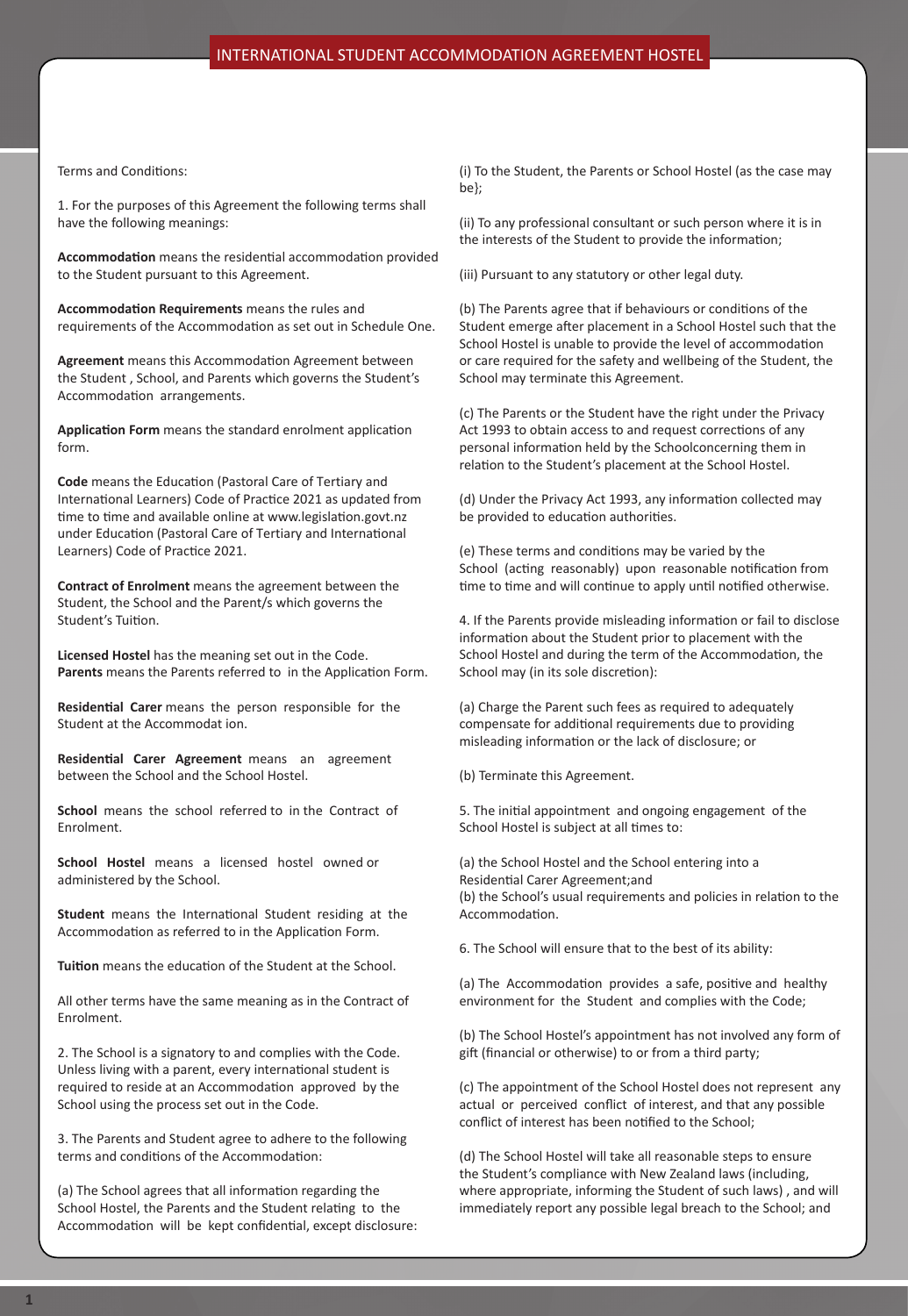(e) The Student only engages in lawful, responsible and positive recreational activities outside of School.

7. Unless otherwise agreed in writing by the parties, the Parents provide consent to the School for the Student to undertake supervised leisure travel and overnight stays within New Zealand for a period of not

more than seven days where the leisure travel or stay does not involve the Student participating in any adventure activities or extreme sports or result in the Student missing any scheduled school days.

8. The School will seek specific written consent from the Parents for leisure travel or overnight stays of more than seven days or results in the Student missing any scheduled school days.

9. The Student shall seek specific written consent from the School before the Student, being a Student of any age, participates in any activities while in the care of the School Hostel which are considered to be adventure activities or extreme sports. The School shall only give such consent where approved by the Parents in terms of the Contract of Enrolment.

10. The School may take such measures as it considers appropriate (acting reasonably) to monitor compliance with the Code. This may include,without limitation, regular check ins with both the Student and the School Hostel.

# **Expectations**

11. The Student will comply at all times with the Accommodat ion Requirements and the Parents shall work with the School to ensure such compliance.

12. In the event that the Student is removed from the School Hostel for any reason, the School will take all reasonable steps to source, over a reasonable period of time (as determined by the School in its absolute discretion), appropriate alternative approved Accommodation for the Student.

13. The Student will treat the Accommodat ion with due care and respect and the Student is liable for costs associated with repairing any damage caused to the Accommodation by the Student. For avoidance of doubt, the School is not responsible for any damage caused to the School Hostel by the Student.

## **Fees**

14. The Parents must pay all accommodation fees to the School in accordance with the School's fee schedule as defined in the applicable Contract of Enrolment.

### **Termination**

15. The School reserves the right to terminate this Agreement if the Student is in breach of the Accommodation Requirements.

16. If the Student is suspended, expelled or excluded from the School,the parties agree that this shall constitute a breach of the Accommodation Requirements and this Agreement may be terminated as a consequence.

17. Where this Agreement is terminated,fees may be refunded in accordance with School Policies.

#### **General**

18. This Agreement shall be construed and take effect in accordance with the non-exclusive laws of New Zealand. In relation to any legalaction or proceedings arising out of or in connection with this Agreement,the Parents irrevocably:

(a) submit to the non-exclusive jurisdiction of the Courts of New Zealand; and

(b) agree that proceedings may be brought before any Court including any forum constituted under the Arbitration Act 1908 within New Zealand,and waive any objection to proceedings in any such Court or forum on the grounds of venue or on the grounds that the proceedings have been brought in an inconvenient forum.

19. Notices given under this Agreement must be in writing and given to the addresses set out in the Application Form. Those sent by post will be deemed to have been received ten (10) days after posting. The Parties agree that email correspondence is a suitable means of communication and emails will be deemed to have been received when acknowledged by the party or by return email.

20. This Agreement contains the entire understanding of the parties and overrides any prior promises, representations, understandings or agreements.

21. The parties acknowledge that prior to signing this Agreement, they have had the opportun ity to seek independent legal advice in respect of its content and effect.

## **Disputes**

22. The parties agree that any dispute in relation to this Agreement will be resolved in accordance with the Code and the School Policies.

### **Signing**

23. This Agreement may be executed in one or more counterparts, each of which when so executed and all of which together shall constitute one and the same Agreement. Delivery of executed counterparts may be delivered by email or facsimile transmission.